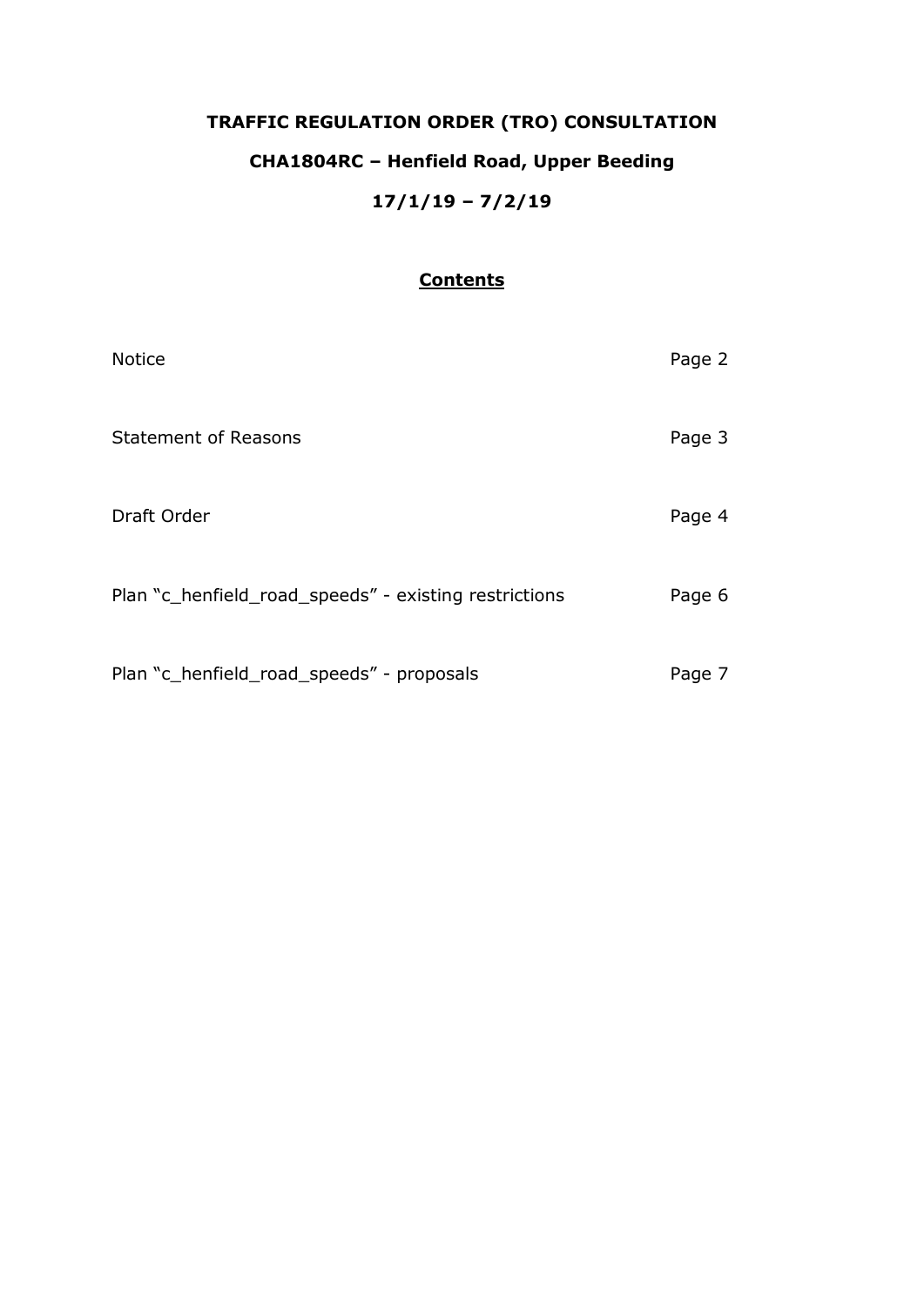#### **WEST SUSSEX COUNTY COUNCIL (UPPER BEEDING: A2037 HENFIELD ROAD) (RESTRICTED ROAD AND 30MPH SPEED LIMIT) ORDER 2019**

**NOTICE** is hereby given that West Sussex County Council proposes to introduce a permanent Order under the provisions of the Road Traffic Regulation Act 1984, the effect of which will be to introduce a 30mph speed limit on a length of the A2037 Henfield Road, Upper Beeding from a point 50 metres south-east of its junction with Manor Road eastwards and northwards for a distance of 600 metres.

Full details of the proposals in this Notice can be viewed on our website [www.westsussex.gov.uk/tro.](http://www.westsussex.gov.uk/tro) The website includes a response form for comments or objections.

The documents may be inspected at West Sussex County Council, County Hall, Chichester, and at the Horsham Public Library, Lower Tanbridge Way Horsham during normal library opening hours.

Any objections or comments about the proposal must be received by 7 February 2019 These may be sent via the response form on the website, in writing to: TRO Team, West Sussex County Council, The Grange, Tower Street, Chichester, PO19 1RH; or by e-mail to: [tro.team@westsussex.gov.uk.](mailto:tro.team@westsussex.gov.uk) Library staff will NOT be in a position to answer questions on the proposal and all correspondence should be addressed to the undersigned, quoting reference no. TRO/CHA1804/RC. Only correspondence including a full name and address will be considered.

Dated this 17<sup>th</sup> January 2019

 Director of Law & Assurance County Hall Chichester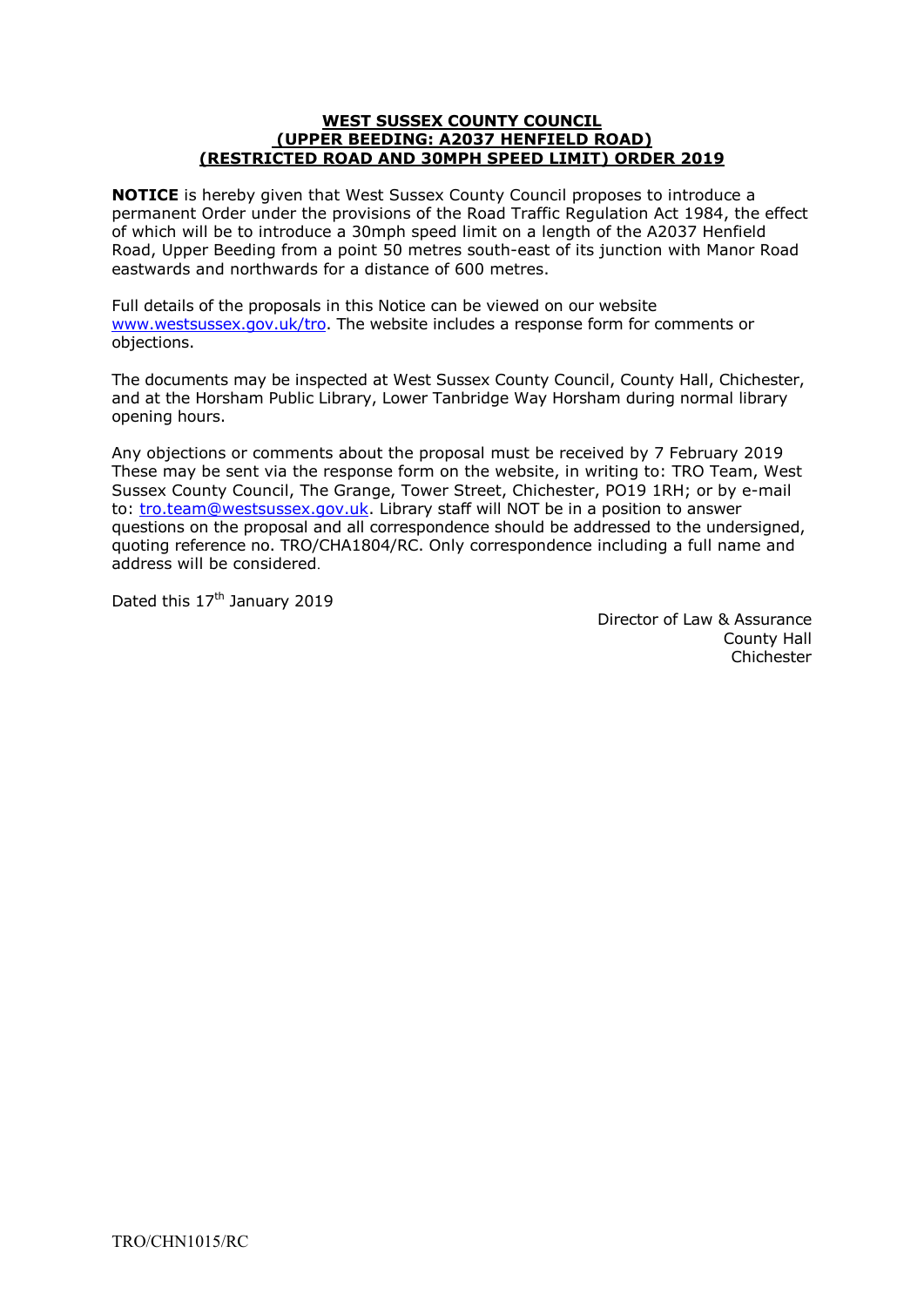#### **WEST SUSSEX COUNTY COUNCIL (UPPER BEEDING: A2037 HENFIELD ROAD) (RESTRICTED ROAD & 30MPH SPEED LIMIT) ORDER 2019**

### **Statement Of Reasons For Proposing To Make The Order**

The County Council in exercise of their powers under the Road Traffic Regulation Act 1984, propose to make a permanent Order the effect of which will be to introduce a 30mph speed limit on a length of the A2037 Henfield Road, Upper Beeding from a point 50 metres south-east of its junction with Manor Road eastwards and northwards for a distance of 600 metres.

The A2037 Henfield Road is subject to a 30mph speed limit by virtue of street lighting from the centre of Upper Beeding village to a point 50 metres south-east of Manor Road. The next section of Henfield Road is subject to a 40mph speed limit and runs through the area known as Castletown. It has a system of street lighting with approximately 22 properties on the southern side of the road and a side road called The Bostal. The road then enters a more rural visage with the 40mph speed limit terminating around a bend and is then subject to the National Speed Limit as it runs northwards to Henfield.

Concerns have been raised locally about the speed of traffic entering the village when driving through the length of Henfield Road subject to a 40mph speed limit.

The Chanctonbury County Local Committee agreed to the promotion of a Speed Limit Order to reduce the speed limit on the section of road currently subject to a 40mph speed limit to 30mph.

To achieve this it is proposed to re-define the section of road that is street lit as a restricted road and then to sign the remaining section of road currently subject to a 40mph speed limit as a 30mph speed limit.

The proposed lower speed limit is deemed appropriate to bring the speed limit in the Castletown area in line with the rest of Upper Beeding village. It is hoped that this will influence drivers behaviour and alert them that care should be taken when driving through the village

The primary aim of the initiative is of road safety and casualty prevention, and it is intended that this approach will not compromise the effectiveness of existing speed limits around the county.

This Order is proposed so as to reduce danger to persons or other traffic using the road or to minimise the likelihood of any such danger arising, and for facilitating the safe passage of any class of traffic (including pedestrians).

Drawing CHA1804 PROPOSED SPEED LIMITS (07.02.2018) shows the length of road, which is the subject of the proposed order.

Director of Law & Assurance County Hall Chichester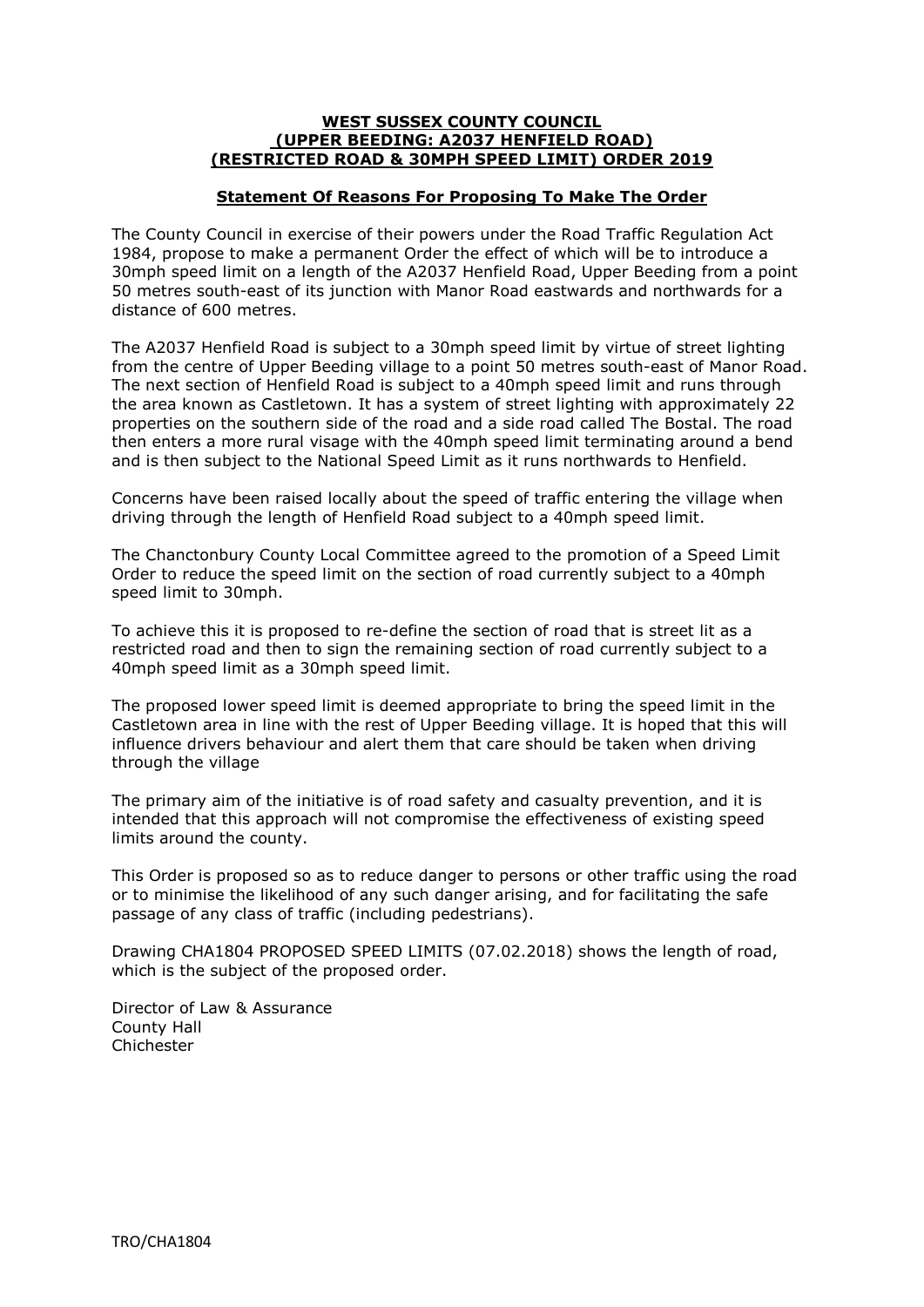#### **WEST SUSSEX COUNTY COUNCIL (UPPER BEEDING: A2037 HENFIELD ROAD) (RESTRICTED ROAD & 30MPH SPEED LIMIT) ORDER 2019**

West Sussex County Council in exercise of their powers under Sections 82 and 84 (1) (a) of the Road Traffic Regulation Act 1984 ("the Act"), and Part IV of Schedule 9 of the Act and of all other enabling powers, and after consultation with the chief officer of police in accordance with Part III and Part IV of Schedule 9 to the Act hereby make the following Order:-

- 1. This Order shall come into operation on the x day of x 2019 and may be cited as "West Sussex County Council (Upper Beeding: A2037 Henfield Road) (Restricted Road & 30mph Speed Limit) Order 2019"
- 2. The parts of the Order specified in the First Schedule to this Order are hereby revoked
- 3. The length of road in the Second Schedule of this Order shall be a restricted road for the purpose of Section 82 of the Act.
- 4. No person shall drive any vehicle at a speed exceeding 30 miles per hour in the length of road specified in the Third Schedule to this Order.
- 5. Nothing in Paragraphs 3 & 4 shall apply to a vehicle being used by naval, military or air force purposes while being driven by a person for the timebeing subject to the orders of a member of the armed forces of the Crown on an occasion when –
	- (a) the person driving the vehicle is a member of the special forces as defined by the Road Traffic Exemptions (Special Forces) (Variation and Amendment) Regulations 2011; and
	- (b) the vehicle is being driven-
		- (i) in response, or for practice in responding, to a national security emergency by a person who has been trained in driving vehicles at high speeds; or
		- (ii) for the purpose of training a person in driving vehicles at high speeds.

#### **FIRST SCHEDULE Order to be revoked**

West Sussex County Council and SECOND SCHEDULE Item 1 (Upper Beeding: Various Roads) insofar as it relates to (40 mph Speed Limit)(and Speed Limit Henfield Road (A2037) Consolidation) Order 2002

#### **Extent of revocation**

 THIRD SCHEDULE Item 2 insofar as it relates to Henfield Road (A2037)

### **SECOND SCHEDULE (Restricted Road)**

Length of road in Upper Beeding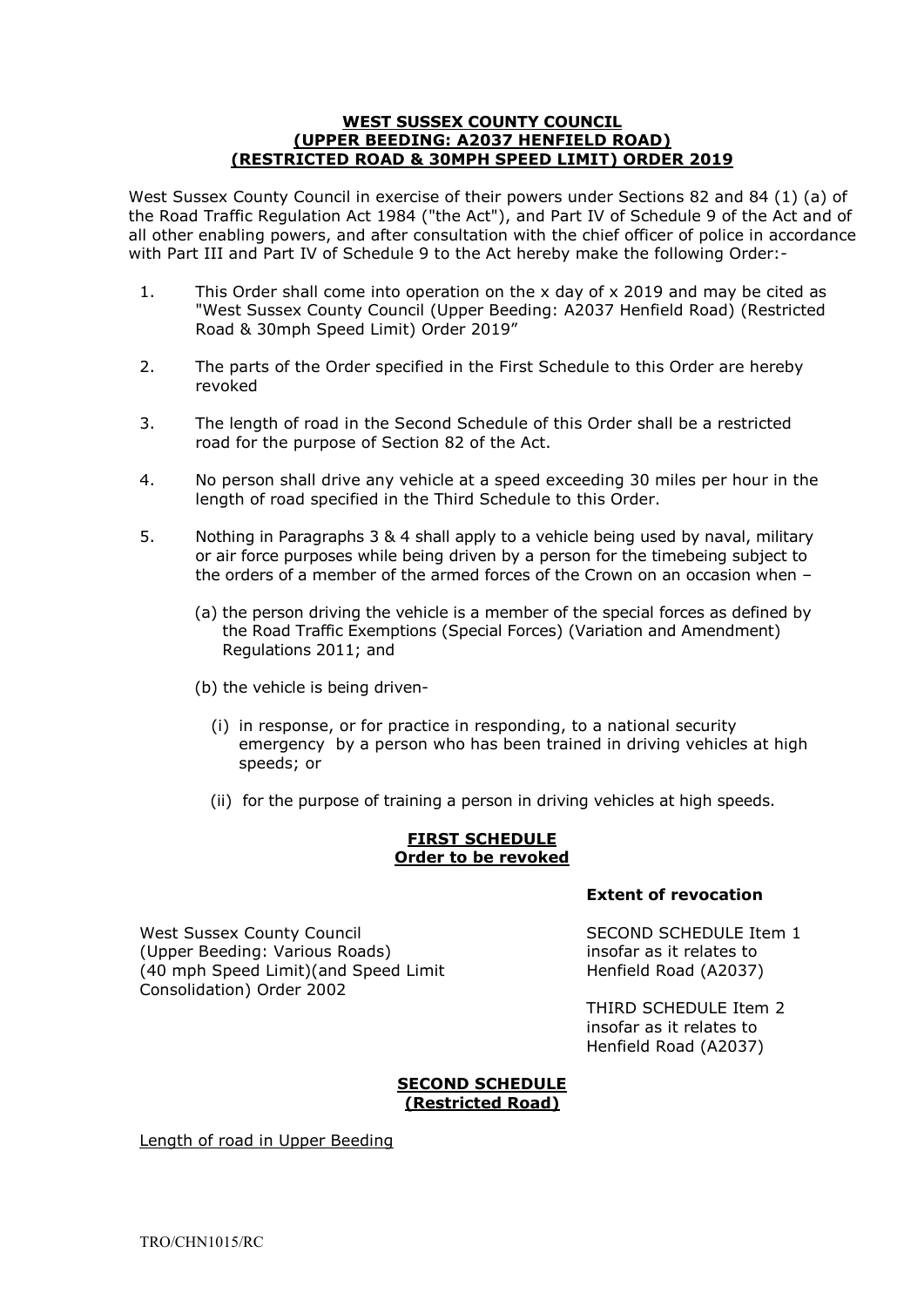A2037 Henfield Road **from Shoreham Road south**eastwards and eastwards to a point 335 metres east of The Bostal

#### **THIRD SCHEDULE (30 mph Speed Limit)**

A2037 Henfield Road **from a point 335 metres east of The** Bostal north-eastwards for a distance of 175 metres

The COMMON SEAL of WEST SUSSEX  $)$ COUNTY COUNCIL was (affixed hereto the ) affixed hereto the  $\begin{pmatrix} 1 & 1 \\ 0 & 1 \end{pmatrix}$ day of  $\left( \begin{array}{ccc} 0 & 0 & 0 \\ 0 & 0 & 0 \\ 0 & 0 & 0 \\ 0 & 0 & 0 \end{array} \right)$  (L.S.) in the presence of: ) ) erative (1999)<br>Authorised Signatory (1999)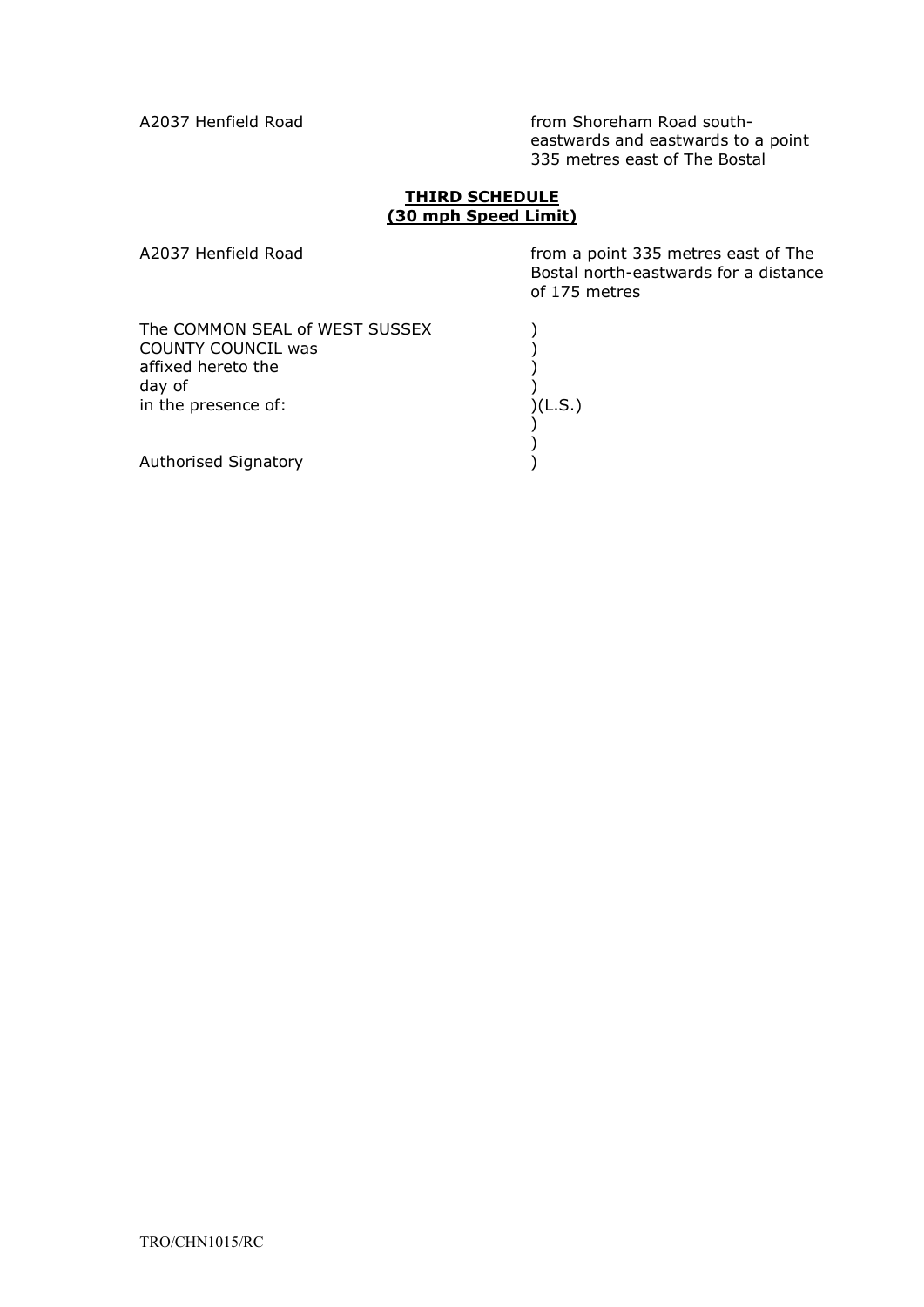